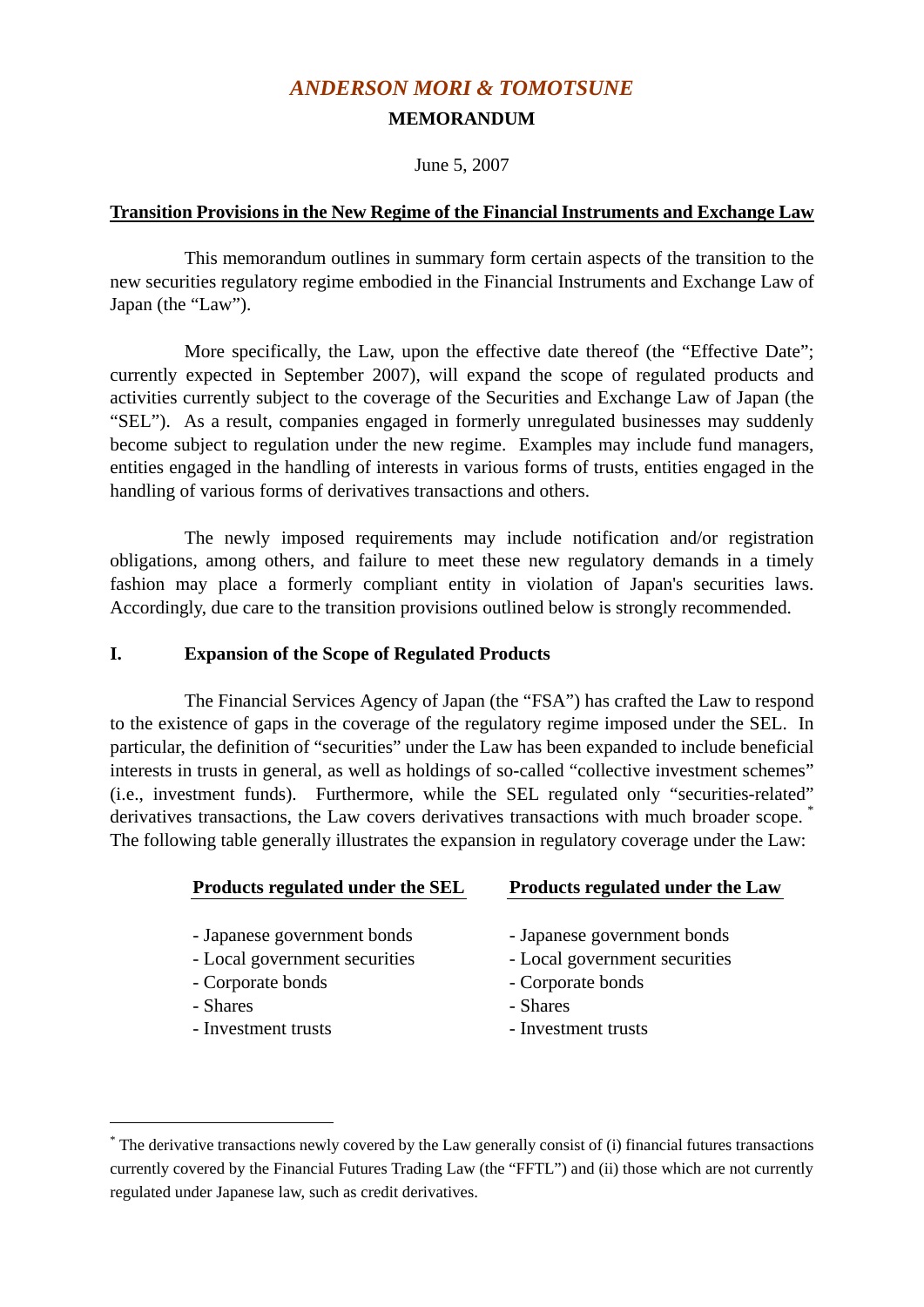| Products regulated under the SEL | <b>Products regulated under the Law</b> |
|----------------------------------|-----------------------------------------|
|                                  |                                         |
| - Securities-related derivatives | - Interests in trusts in general        |
| transactions, etc.               | - Holdings of collective investment     |
|                                  | schemes (comprehensively                |
|                                  | $defined^{\dagger}$ )                   |
|                                  | - Various derivatives transactions      |
|                                  | (e.g., foreign currency margin          |
|                                  | trading, currency and interest rate     |
|                                  | swaps, weather derivatives              |
|                                  | transactions, credit derivatives        |
|                                  | transactions), etc.                     |

#### **II. Transition Provisions**

1

 Taking into account the fact that expansion of the scope of regulated instruments ("Newly-Regulated Instruments") and the scope of regulated activities ("Newly-Regulated Activities") may cause previously unregulated entities to become subject to regulation, the Law contains provisions for handling of this transition. These may be subdivided into general provisions for all entities handling Newly-Regulated Instruments and provisions for Newly-Regulated Activities in relation to collective investment schemes, regardless of whether or not such schemes are Newly-Regulated Instruments. Both are discussed in further detail below $\pm$ 

 (Please note that entities which are already regulated under the SEL and other laws that will be merged into the Law, such as the FFTL and the Investment Advisory Business Law, are subject to a separate set of transition provisions. These generally deem such entities to be registered (*touroku*) under the Law to continue to engage in the activities in which they currently engage, but require such entities, for reporting purposes only, to submit documents similar to the application documents for a new registrant within three months following the Effective Date.)

<sup>†</sup> Holdings of arrangements ("so-called collective investment schemes") with the following characteristics are regarded as securities under the Law: (i) receives investment of money, etc. from other parties; (ii) engages in business using such assets; and (iii) distributes proceeds, etc. from such business to investors. The specific legal structure of the arrangement is irrelevant, as is the type of business engaged in using the invested assets. (Information in this footnote and the table above is adapted from the FSA Newsletter dated August, September, 2006: http://www.fsa.go.jp/en/newsletter/2006/09.pdf.)

<sup>‡</sup> A recently released draft Cabinet Order further extends the coverage of transition provisions to include entities engaging in Newly-Regulated Activities in respect of non-Newly-Regulated Instruments, as further discussed in II.C. below.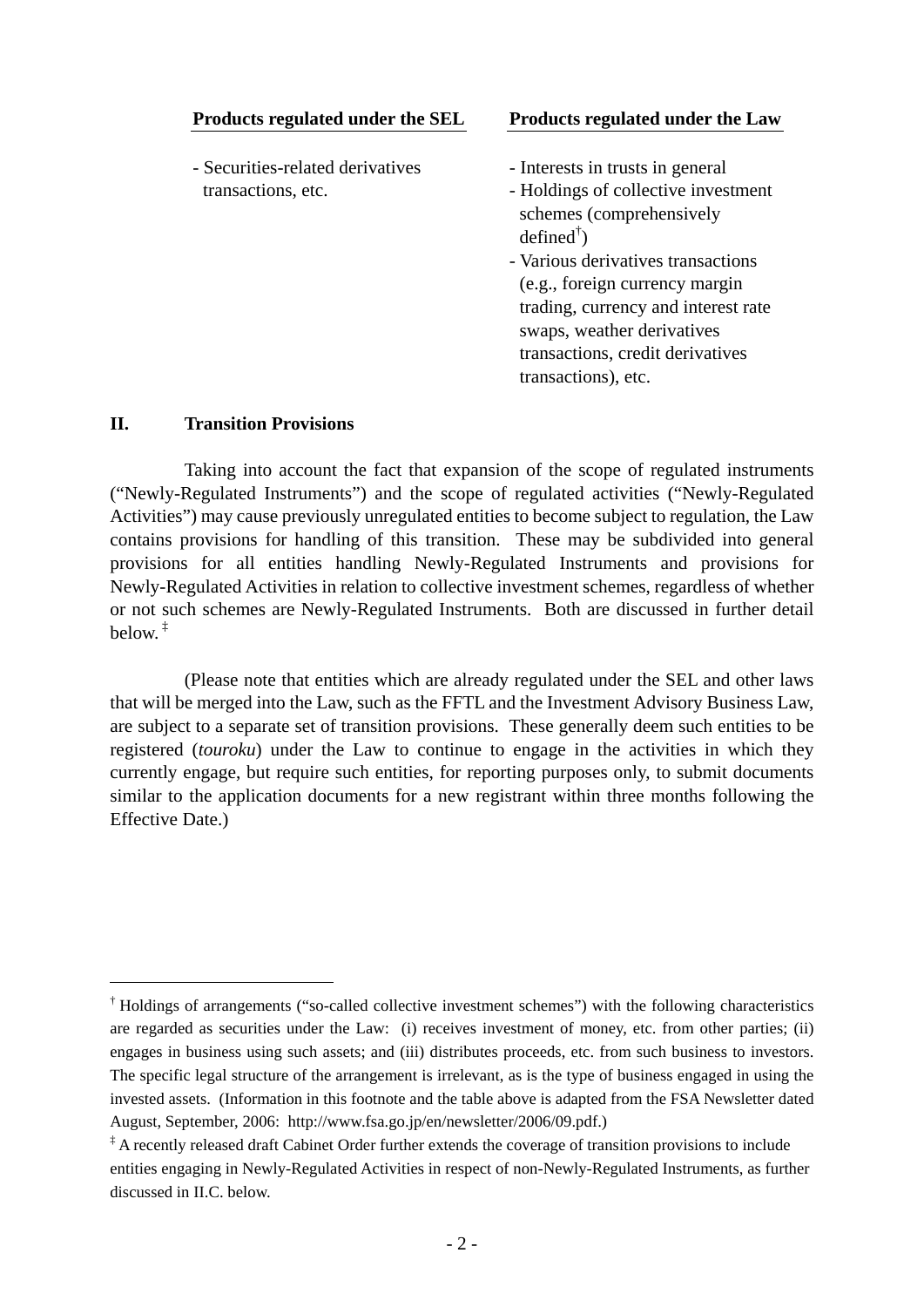### *A. Transition Provisions for All Entities Handling Newly-Regulated Instruments*

 Any previously unregulated entity handling a type of instrument that becomes newly subject to coverage under the Law will be permitted, pursuant to Article 17, Paragraph 1 of the Transitional Provisions of the Law Amending a Part of the Securities and Exchange Law, etc. (the "Transitional Provisions"), to continue to engage in such business for a holdover period of six months following the Effective Date. If the entity wishes to continue to engage in such business following the end of this holdover period, it will generally be required to file an application for registration (*touroku*) with the FSA as an entity engaging in the financial instruments business in Japan. Following this filing, the entity will be permitted to continue to engage in the relevant business pending notice from the FSA in response to its application. If the FSA's response is affirmative, then ongoing business will be permitted. If the FSA's response is negative and the entity receives a notice of such response from the FSA, then the relevant business must be ceased on the day when the entity receives the notice.

## *B. Transition Provisions for Newly-Regulated Activities in relation to Collective Investment Schemes*

 In addition to the above-described general provisions regarding transition, the Law includes specific transition provisions for Newly-Regulated Activities in relation to collective investment schemes. Such provisions newly impose regulation on both (1) the management of such schemes by the schemes themselves and not by an investment advisor or manager (*jiko unyou*) ("Self-Management") and on (2) the placement of interests in such schemes by such schemes themselves and not by an agent or intermediary (*jiko boshu*) ("Self-Placement") (both currently unregulated under the SEL).

 Regulation of the management of such schemes (*unyou*), including Self-Management will incorporate a transition mechanism. Specifically, any entity (*unyou gyousha*) engaged in the management (including Self-Management) of a collective investment scheme other than a scheme limited to "professionals"<sup>§</sup> will, provided solicitation in respect of such scheme has started prior to the Effective Date, be permitted to continue to manage such scheme until the termination thereof in accordance with its governing documents. Any such entity will, however, be required to file a notification (*todokede*) with the FSA of its continuing management of the relevant scheme within three months following the Effective Date. The form of the notification to be filed with the FSA is substantially the same as those to be filed by those who engaged in the management of collective investment schemes limited to professionals (discussed below). Upon filing of such notification, the relevant entity will become subject to certain new (but limited) regulations which will be applicable to schemes limited to professionals as if it engaged in the management of a scheme limited to professionals (e.g., a prohibition on any make-up for losses experienced by investors), but this additional regulatory burden will not be as extensive as that for the manager of a scheme for non-professionals that commences solicitation of investments following the Effective Date.

1

<sup>§</sup> For this purpose, a collective investment scheme limited to professionals is one as to which solicitation and investment are limited to one or more Qualified Institutional Investors (as defined in the Law) and not more than 49 non-QII investors.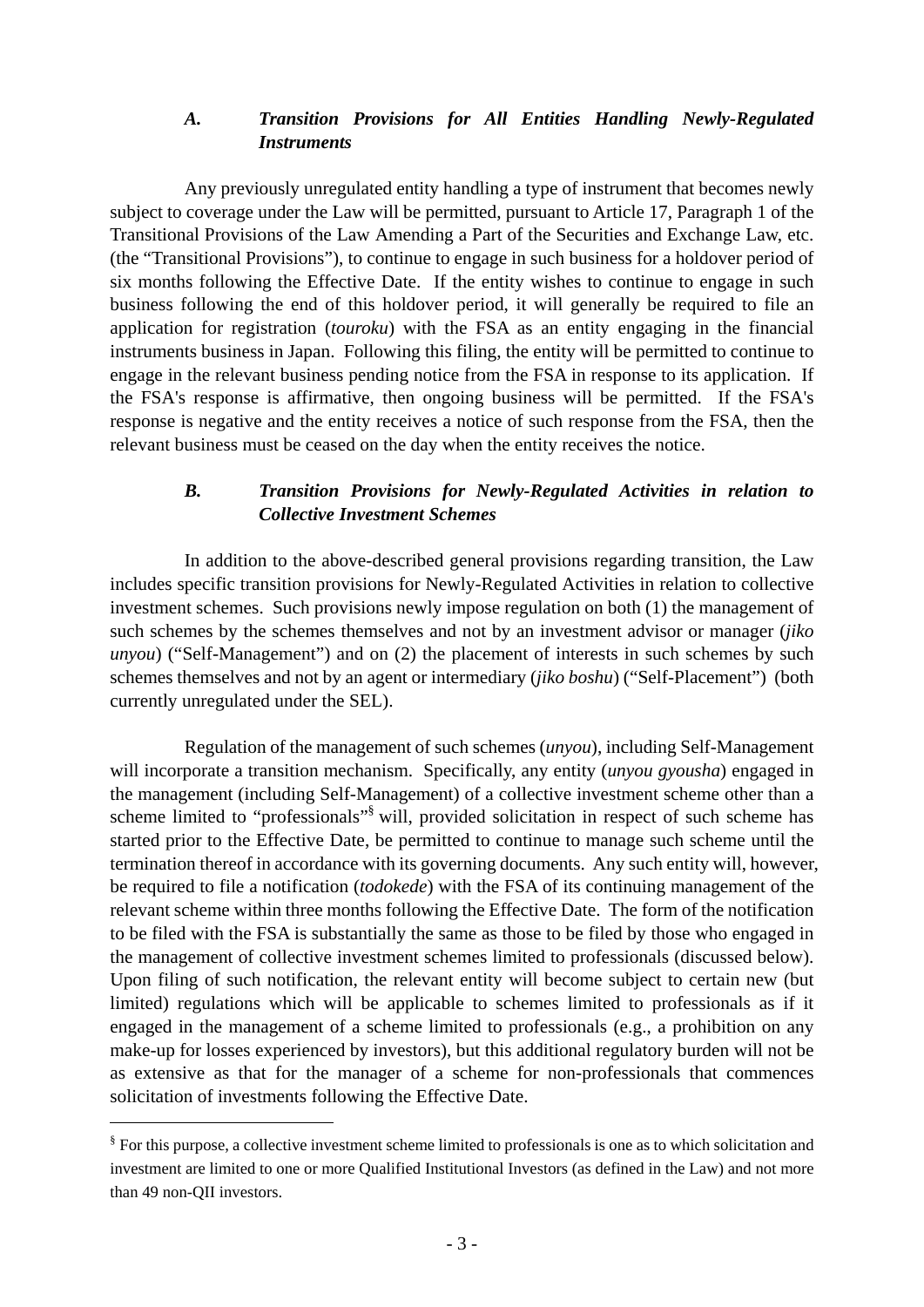As you will understand, any entity that wishes to engage in the management (including Self-Management) of a collective investment scheme for non-professionals, solicitations in respect of which have not commenced prior to the Effective Date, will be subject to the registration (*touroku*) requirement mentioned in II.A. above.

 In the case of an entity engaged only in the management (including Self-Management) of collective investment schemes limited to professionals, such entity will be permitted to continue to engage in such business following the Effective Date (regardless of whether the solicitation has commenced prior to or after the Effective Date). Such entity will, however, be required to file a notification with the FSA within three months following the Effective Date, and upon such filing will become subject to the same limited regulations mentioned above.

 Regulation of Self-Placements does not have the benefit of similar transition provisions and will commence immediately upon the Effective Date, with no holdover period. Accordingly, any scheme proposing to engage in a Self-Placement following the Effective Date generally will be required to register (*touroku*) with the FSA as a person engaging in the financial instruments business (the second financial instruments business, which generally consists of the handling of sales of and solicitations with respect to securities with lower liquidity and market derivatives) in Japan prior to initiating such Self-Placement. (See Article 29 and Article 2, Paragraph 8, Item 7 of the Law.) As the FSA will only begin to accept such registration applications on or after the Effective Date, there will be a period during which no Self-Placement may take place, i.e., the period between the Effective Date and the registration date. However, so long as a collective investment scheme (the definition of which is itself expanded in the Law to cover a broader range of financial products) falls within the Newly-Regulated Instruments, and placement of the relevant scheme has been commenced by the Effective Date, then a six month holdover period, similar to II. A. above, under Article 17, Paragraph 1 of the Transition Provisions, will enable the placement of the scheme for six months, pending the FSA's response to the application, and the application for Self-Placement registration described under this II. B. may be made within such period.

## *C. Transition Provisions for Entities Engaging in Newly-Regulated Activities with respect to non-Newly Regulated Instruments*

 Transitional coverage is further expanded, pursuant to a draft Cabinet Order recently released for public comment,<sup>\*\*</sup> to entities engaging in Newly-Regulated Activities (i.e., Self-Management and Self-Placement) with respect to non-Newly Regulated Instruments. (An example of a non-Newly Regulated Instrument for this purpose would be interests in Japanese Limited Liability Partnerships, which are currently regulated "Securities" under the SEL.) As a consequence of this expansion, an entity engaging in Self-Management or Self-Placement of such non-Newly Regulated Instruments prior to the Effective Date will be permitted to continue to engage in such activity for a holdover period of six months following the Effective Date.

1

<sup>\*\*</sup> Such release was made on April 13, 2007, and may be viewed in its entirety at

http://www.fsa.go.jp/news/18/syouken/20070413-3/03-2.pdf. Our discussion assumes that this draft Cabinet Order is adopted substantially in the form of the current draft.